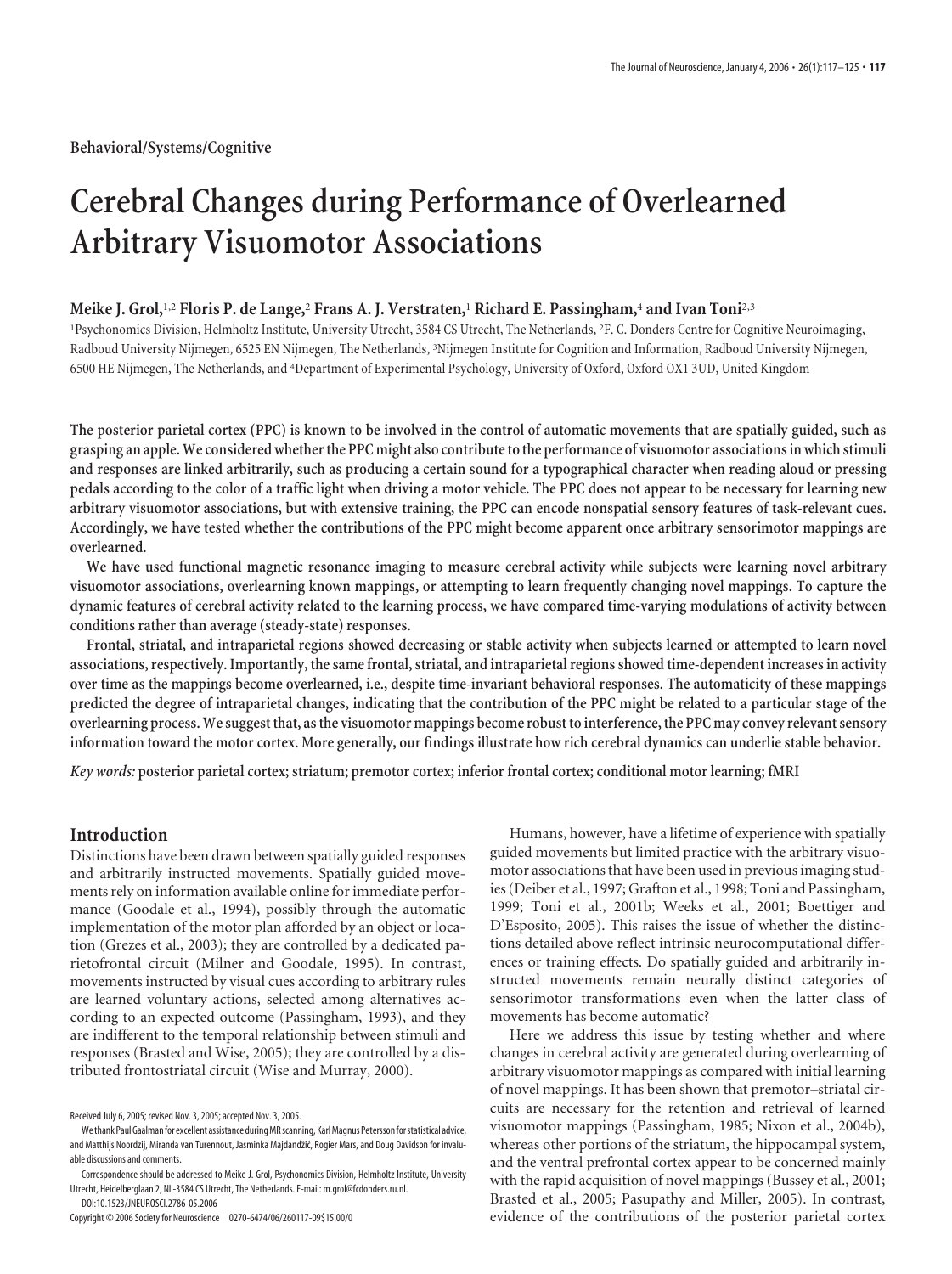

Figure 1. Experimental setup. A, Task setup. Subjects were asked to associate visual stimuli (white line patterns on black background) with motor responses (flexion of one of four fingers of the right hand to press a button on a four-button keypad). After presentation of a visual stimulus, the subjects had to flex one of four fingers of the right hand. After the motor response, visual feedback stimuli indicated whether the movement was incorrect (red square; example 1), correct (green square; example 2), or too late (blue square; example 3). B, Experimental setup. During fMRI scanning, trials from three different conditions were intermixed pseudorandomly. In the visuomotor overlearned condition (overlearning), subjects retrieved a set of visuomotor associations learned before scanning (set 1; 2630 trials over 3 d). In the visuomotor learning condition (learning; set 4), subjects learned novel visuomotor associations between four new visual patterns and the four finger movements. In the continuous learning task (continuous), subjects attempted to learn novel visuomotor associations. In this latter condition, novel visual patterns (unseen during the training) were introduced constantly and removed from the stimulus set. To assess the degree of automaticity achieved during overlearning, we compared performance during a dual-task procedure involving overlearning trials (set 1) and a set of learned trials (set 3) (Fig. 3). ISI, Interstimulus interval.

(PPC) to the automatic performance of arbitrary visuomotor mappings remains inconclusive. Partial lesions of the PPC in macaques do not influence visuomotor conditional learning (Rushworth et al., 1997). On the other hand, large PPC lesions in humans can impair movement selection on the basis of arbitrary cues, such as the verbal commands or the "token" objects used to instruct pantomimes during neuropsychological tests of ideomotor apraxia (Haaland et al., 2000; Buxbaum et al., 2003). Token here refers to the fact that, in these tests, objects are used to instruct movements rather than being the target of the action. Furthermore, although the PPC is known for controlling visually guided hand movements (Sakata et al., 1995), intraparietal cells can be trained to encode both the identity of task-relevant cues (Sereno and Maunsell, 1998; Toth and Assad, 2002) and the motor relevance of visual stimuli specifying arbitrary movements (Thoenissen et al., 2002).

To test the hypothesis detailed above, we used functional magnetic resonance imaging (fMRI) to measure cerebral activity while subjects were performing arbitrary visuomotor mappings at three different levels of task proficiency: namely, learning novel mappings, overlearning known mappings, or attempting to learn frequently changing mappings between visual patterns and finger movements. Given the intrinsically dynamic nature of learning, these three conditions were compared in terms of differential time-varying modulation of cerebral activity rather than in terms of average (time-invariant) responses. Our rationale was that overlearned performance, although behaviorally invariant, might still display a rich neural dynamic (Hasselmo and McClelland, 1999).

# **Materials and Methods**

*Subjects*. We studied 24 right-handed [Edinburgh Handedness Inventory (Oldfield, 1971); 85  $\pm$  13%; mean  $\pm$  SD] male volunteers (22  $\pm$  3 years) with normal or corrected-to-normal vision. Participants gave informed consent according to institutional guidelines of the local ethics committee (Commissie Mensgebonden Onderzoek Region Arnhem-Nijmegen, The Netherlands), and they were paid €35 for their participation. Data from six subjects were discarded for the following reasons: failure to overlearn visuomotor associations (one subject), anatomical distortions (two subjects), head-movement artifacts (one subject), and scanner artifacts (two subjects).

*Task*. Subjects were asked to learn (by trial and error) arbitrary associations between visual stimuli (line patterns derived from Asian characters, which were unfamiliar to the subjects) (Fig. 1*A*) and motor responses (finger presses). After presentation of the visual stimulus (0.15 s; stimulus onset asynchrony, 4.6 s; range, 3.4 –5.8 s; uniform distribution), the subjects had to flex one of four fingers of the right hand to press a button on a four-button keypad. After the motor response, visual feedback stimuli (green–red– blue squares) indicated whether the movement was correct, incorrect, or exceeded a reaction time (RT) cutoff (Fig. 1*A*). Subjects were instructed to try to avoid exceeding the RT cutoff. The RT cutoff was 1.5 s during both the training and scanning sessions.

*Procedure*. The experiment consisted of a series of training sessions that took place on 3 consecutive days, followed by a scanning session. On day 1, the subjects had to learn, by trial and error, the correct associations between a set of four visual patterns and four different movements; they performed a total of 1200 trials (Fig. 1*B*, set 1). On days 2 and 3, the subjects practiced the same set of associations learned on day 1 and performed a total of 1350 additional training trials. During the training sessions on days 2 and 3, overlearned trials were pseudorandomly intermixed with trials requiring novel visuomotor associations (Fig. 1*B*, set 2); i.e., on these trials, novel visual patterns were presented that needed to be associated with one of the four fingers of the right hand. This procedure allowed the subject to become accustomed to learning more than one set of mappings at a time. During the training sessions, the visual stimuli (visual angle,  $\sim$ 6°) were presented on a computer screen in front of the subject. Motor responses were recorded via a four-button keypad that was positioned on the right armrest of the subjects' chair. Subjects positioned their index, middle, ring, and little fingers on a corresponding button of the keypad.

Before starting the scanning session (on day 3), we assessed the degree of automaticity in the performance of the overlearned associations. Automaticity was tested by means of a dual-task procedure, a standard method to assess whether a given task could be performed with minimal interference at the same time as another task (Passingham, 1996; Oliveira et al., 1998). Our goal was to show that performance of the overlearned associations suffered less interference from a concurrent task as compared with performance of newly learned associations. Accordingly, we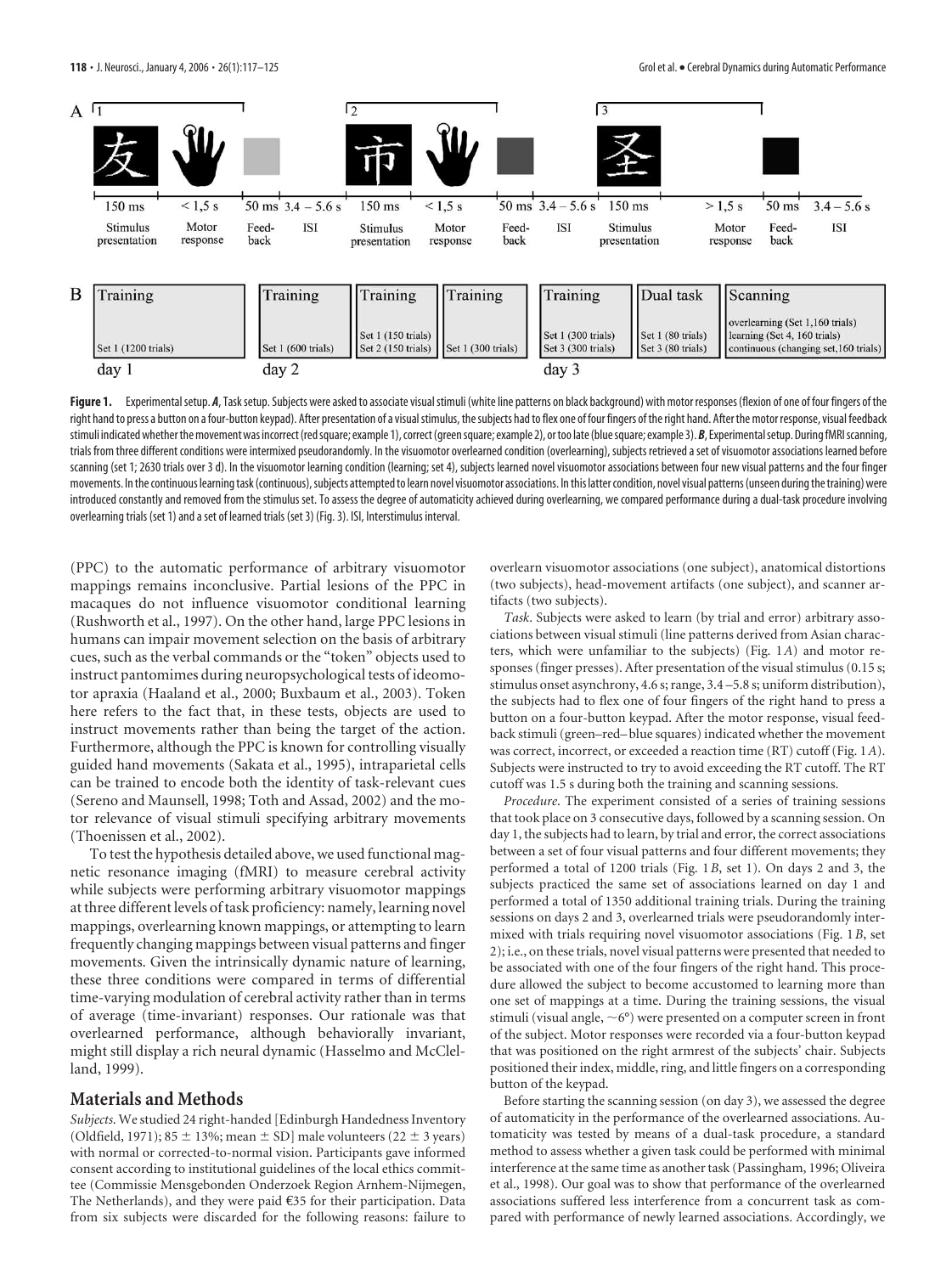asked subjects to simultaneously execute the visuomotor associative task and an overt verbal fluency task on every trial and to give priority to the verbal fluency task. During the visuomotor associative task, subjects were asked to retrieve either the previously learned visuomotor associations (overlearning: already practiced over 2550 trials) (Fig. 1*B*, set 1) or newly learned visuomotor associations (learned: practiced for 300 trials before the start of the dual-task procedure) (Fig. 1*B*, set 3). Note that during overlearning and learned conditions, accuracy was indistinguishable when tested under single-task conditions; that is, subjects produced virtually error-free performances in both conditions. During the verbal fluency task, subjects were asked to either repeat an auditorily presented noun (repeat) or generate a verb semantically congruent with the noun (generate). The auditory presentation of the noun was synchronous with the visual presentation of the pattern instructing the finger movement. The auditory stimuli were presented by speakers placed in front of the subjects at both the left and right sides. The auditory stimuli and the subjects' vocal responses were recorded via a microphone on a digital audio tape. This dual-task procedure involved the presence of two concurrent sensory inputs (auditory nouns and visual patterns) and two concurrent motor responses (vocal utterances and finger presses), and the subjects were given explicit instructions to give priority to the verbal fluency task. Accordingly, here we have operationalized "overlearned performance" in terms of differential interference effects evoked by the verbal fluency task on visuomotor associations that were practiced extensively or just learned. This can be contrasted with other uses of dual-task techniques, as when one wants to show that the performance of a given primary task is not affected by a secondary task (Poldrack et al., 2005).

On day 3, after the dual-task procedure, subjects participated in the scanning session in which trials from three different conditions were pseudorandomly intermixed. In the visuomotor overlearned condition (overlearning) (Fig. 1*B*, set 1), subjects retrieved the visuomotor associations learned before scanning. In the visuomotor learning condition (learning) (Fig. 1*B*, set 4), subjects learned novel visuomotor associations between four new characters (not present during the training) and the four finger movements. In the continuous learning task (continuous), subjects attempted to learn novel visuomotor associations. In this latter condition, novel visual patterns (unseen during the training) were introduced and removed from the stimulus set after a pseudorandom and stepwise algorithm devised to keep subjects' performance in a state of initial learning over the whole scanning session. During the scanning session, subjects performed a total of 160 trials for each of the three conditions. Before the start of image acquisition, subjects practiced the task in the scanner for 50 trials using a different set of stimuli for the learning and continuous conditions and the same overlearned set for the overlearning condition. During the scanning session, subjects lay supine in the scanner. Head movements were minimized by a padded, adjustable head holder. Subjects viewed the visual stimuli (visual angle,  $\sim$ 6°), which were projected onto a screen behind the subjects' heads, via a mirror attached to the head coil. Motor responses were recorded via an MR-compatible keypad (MRI Devices, Waukesha, WI) that was positioned on the right side of the subject's abdomen with the four fingers of the right hand on the four buttons. During the entire experiment, stimulus presentation and response collection were controlled by a PC running Presentation 0.51 (Neurobehavioral Systems, San Francisco, CA).

*Behavioral analysis*. Mean RTs and error rates (ERs) measured during the scanning session were analyzed separately and considered as independent variables of a  $3 \times 8$  repeated measures ANOVA with main effects of task (three levels: overlearning, learning, and continuous) and time (eight levels: blocks 1– 8, arising from the subdivision of the RT time series and the ER of each participant into eight equal-length blocks, after removal of missed trials).

Subjects were considered as a random factor. Simple main effects were tested with a least square difference *post hoc* test. The  $\alpha$  level was set at  $p =$ 0.05, using a multivariate approach (Pillai's trace corrected).

For the dual task, RTs and ERs measured during performance of the visuomotor associative task were analyzed in a  $2 \times 2$  repeated measures ANOVA with main effects of training (two levels: overlearning and learned) and verbal fluency task (two levels: repeat and generate).

*Image acquisition*. Images were acquired with a 3T Trio scanner (17

subjects) and a 1.5T Sonata scanner (1 subject) (Siemens, Erlangen, Germany). Blood oxygen level-dependent (BOLD) sensitive functional images were acquired with a single shot gradient echo planar imaging sequence (repetition time, 2.56 s; echo time, 40 ms; 32 transverse slices; interleaved acquisition; voxel size  $3.5 \times 3.5 \times 3.5$  mm). At the end of the scanning session, structural images were acquired with a magnetizationprepared rapid gradient-echo sequence (repetition time, 1960 ms; echo time 5.59 ms; longitudinal relaxation time, 1100 ms; voxel size,  $1 \times 1 \times$ 1 mm).

*Image analysis*. Functional data were preprocessed and analyzed with Statistical Parametric Mapping (SPM2) (www.fil.ion.ucl.ac.uk/spm). The first five volumes of each participant's data set were discarded to allow for longitudinal relaxation time equilibration. The image time series were spatially realigned with a sinc interpolation algorithm that estimates rigid body transformations (translations and rotations) by minimizing head movements between each image and the reference image (Friston et al., 1994). The time series for each voxel were realigned temporally to acquisition of the middle slice. Subsequently, images were normalized onto a custom Montreal Neurological Institute (MNI) aligned echo planar imaging template (based on 28 male brains acquired on the Siemens Trio at the F. C. Donders Centre) with both linear and 16 nonlinear transformations and resampled at an isotropic voxel size of 2 mm. Finally, the normalized images were spatially smoothed with an isotropic 10 mm full-width– half-maximum Gaussian kernel. Each participant's structural image was spatially coregistered to the mean of the functional images (Ashburner and Friston, 1997) and spatially normalized by using the same transformation matrix applied to the functional images.

The fMRI time series were analyzed with an event-related approach in the context of the general linear model. Analysis of the imaging data considered main effects of task and outcome [seven levels: overlearning correct, overlearning incorrect (where applicable), learning correct, learning incorrect, continuous correct, continuous incorrect, and trials with responses exceeding the RT cutoff] and task  $\times$  time interactions, i.e., differential changes in activity over time between conditions. Each effect was modeled on a trial-by-trial basis as a concatenation of squarewave functions, with onsets time-locked to the presentation of the relevant visual patterns and offsets time-locked to the corresponding motor response. Each of these seven square-wave functions was then convolved with a canonical hemodynamic response function and its temporal derivative and down sampled at each scan to generate 14 regressors modeling the main effects described above (Friston et al., 1994). This approach intrinsically accounted for trial-by-trial differences in trial duration and allowed us to assess differences in intensity of the BOLD signal between conditions over and above differences in BOLD signal caused by differences in trial duration.

Time-dependent modulations of task-related activity (task  $\times$  time interactions) were modeled as first- and second-order parametric effects of (scanning) time on the regressors describing the main effects of task and outcome. Separate covariates including the first derivatives of the head-related movements (as estimated by the spatial realignment procedure) and a constant term over scans were also considered in the model. Data were high-pass filtered (cutoff, 128 s) to remove low-frequency confounds such as scanner drifts. Temporal autocorrelation was modeled as an autoregressive process.

*Statistical inference*. The statistical significance of the estimated evoked hemodynamic responses was assessed with T statistics in the context of a multiple regression analysis. Contrasts of the parameter estimates for the main effects and task  $\times$  time interactions were calculated and entered into a one-way, repeated measures ANOVA with subjects as a random variable (Friston et al., 1999). Specifically, we were interested in assessing differential modulation of time-related signal changes during performance of overlearning and learning. Linear time-dependent changes in activity during overlearning (correct trials only) were compared with the corresponding effect during learning (correct trials only). For this purpose, SPMs of the T statistic for these two linear time effects were created, with the degrees of freedom corrected for nonsphericity at each voxel.

We report the results of a random effects analysis, with inferences drawn at the cluster level, corrected for multiple comparisons with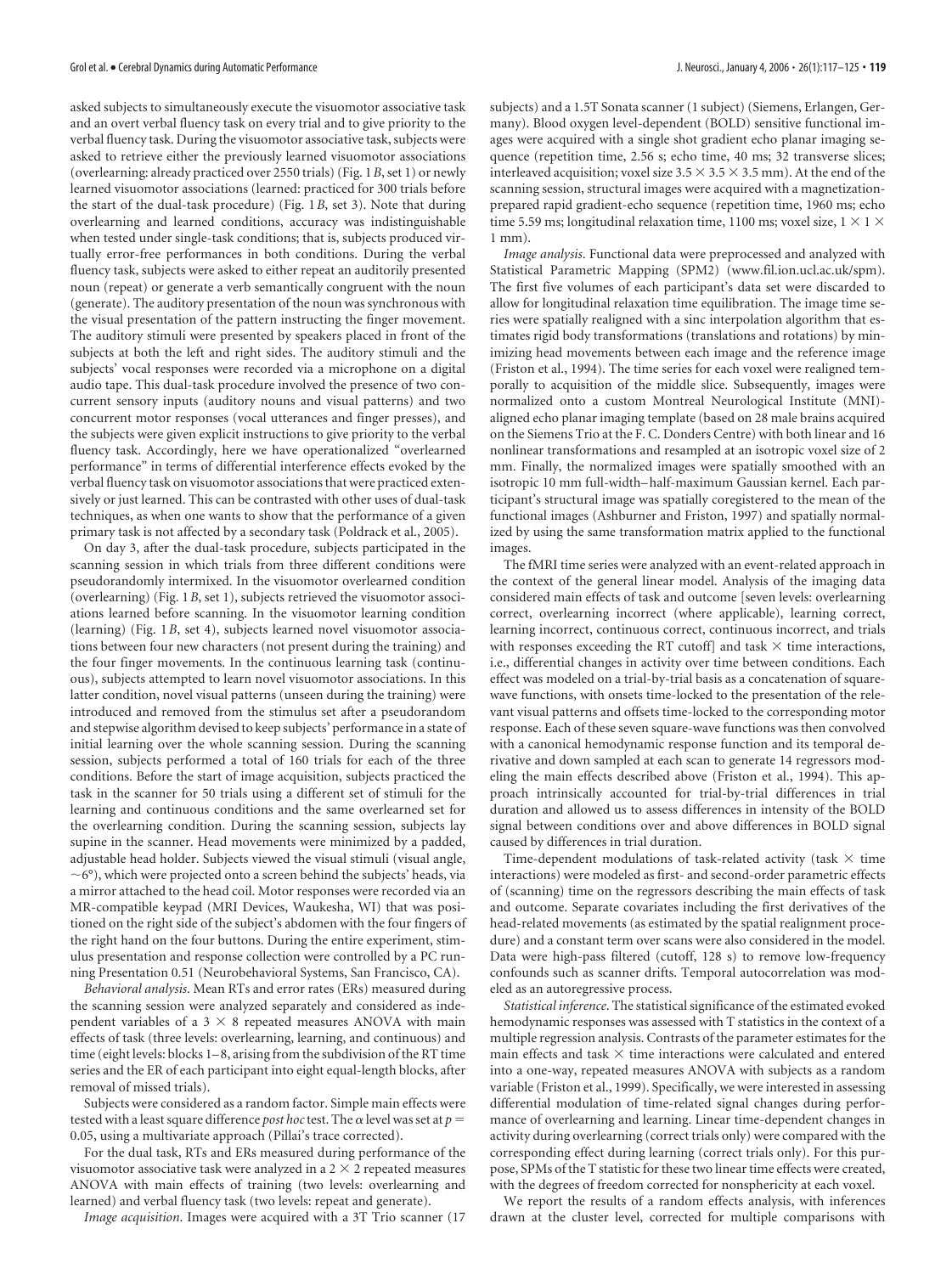

**Figure 2.** Behavioral performance. Average ERs and RTs over scanning time (binned in blocks of 20 trials; intersubject mean  $\pm$  SEM) for overlearning ( $\bullet$ ), learning ( $\Box$ ), and continuous ( $\odot$ ). During overlearning trials, performance was stable and virtually error free. During learning, ERs dropped from chance level to 10%. During continuous, subjects' learning rate was reduced significantly as compared with learning.

family-wise error correction ( $p < 0.05$ ) (Friston et al., 1996). In addition to the procedure described above, in three particular instances we have constrained our inferences on the basis of independent anatomical information by using a volume of interest (VOI) approach. We relied on published stereotactical coordinates of areas that showed learningrelated changes during an equivalent task (Toni et al., 2001a) to position VOIs along the PPC ( $-36, -50, 44$ ), the striatum ( $-18, 18, 4$ ), and the middle temporal gyrus (60,  $-6$ ,  $-18$ ), and we used the full-width-halfmaximum of our statistical images to define the radius of the VOIs (12 mm). Finally, on the basis of the results obtained from the main analysis described above (differential modulation of time-related signal changes during performance of overlearning and learning), we performed *post hoc* comparisons on differential time-related effects between overlearning and continuous and between learning and continuous (correct trials only).

For some areas displaying significant learning-related effects, we plotted the BOLD signal time course during the scanning session for each condition separately. In particular, we calculated the intersubject average and SE of the peak BOLD response for each of eight consecutive blocks of trials equally spaced along the whole scanning session.

*Anatomical inference*. Anatomical details of significant signal changes were obtained by superimposing the SPMs on the structural images of each subject in MNI coordinates. The atlas of Duvernoy et al. (1991) was used to identify relevant anatomical landmarks. When applicable, Brodmann areas were assigned on the basis of the SPM anatomy toolbox (Eickhoff et al., 2005); i.e., the anatomical position of our significant clusters and local maxima was formally tested against published threedimensional probabilistic cytoarchitectonic maps.

*Brain– behavior correlations*. We assessed correlations between changes in BOLD signal and degree of automaticity during overlearning trials. Cerebral effects were indexed by the subjects' rate of change of BOLD signal evoked in the PPC during the overlearning trials. This corresponds to the standardized parameter estimates (SE units) of the linear time-dependent changes in activity during overlearning (correct trials only). Behavioral effects were indexed by subjects' performance during the dual-task test. This corresponds to the difference in error rates evoked during overlearning and learned trials when a word is generated as compared with simply being repeated (training  $\times$  task interaction) (see Fig. 3). Note that rather than using group-averaged indexes, this analysis exploited the intersubject variability in behavioral and cerebral



**Figure 3.** Dual-task performance. Before starting the fMRI measurements, we used a dualtask procedure to assess the degree of automaticity of overlearning performance. This test required concurrent performance of the visuomotor associative task and a verbal fluency task (see Materials and Methods). This figure shows the average ERs (intersubject mean  $\pm$  SEM) (light gray, incorrect responses; black, missed responses) and RTs (intersubject mean  $\pm$  SEM) of the visuomotor associative task for both overlearned associations (left) and newly learned associations (right) during concurrent performance of a noun repetition task (repeat) and a verb generation task (generate). During overlearning trials, subjects were faster and made fewer errors compared with the learned condition. Note that on each trial of the dual-task procedure, there were two concurrent sensory inputs (auditory nouns and visual patterns) and two concurrent motor responses (vocal utterances and finger presses). Furthermore, the subjects were given explicit instructions to give priority to the verbal fluency task. Accordingly, our goal here was to show that performance of the overlearned associations suffered less interference from a concurrent task as compared with performance of newly learned associations. This can be contrasted with other uses of dual-task techniques, as when one wants to show that performance of a given primary task is not affected by a secondary task (Poldrack et al., 2005).

performance. The purpose of this analysis was to test whether the cerebral increases reported below (see Results) might saturate when performance is highly automatic. A simple linear or quadratic function would not be adequate to capture a possible transient increase in cerebral activity related to a particular stage of automaticity followed by a state during which cerebral activity does not change as automaticity increases. Therefore, we fit the data of the cerebral– behavioral scatterplot (see Fig. 5) to a fourth-order polynomial function.

# **Results**

## **Behavioral performance**

Figure 2 illustrates the mean RT and ER as a function of time during the three experimental conditions. The data indicate that our design was successful in manipulating the degree of learning achieved by the participants during the scanning session. Subjects were faster and made fewer errors in the overlearning than in the learning and continuous conditions [main effect of task (RT:  $F_{(2,34)} = 169.8; p < 0.01;$  ER:  $F_{(2,34)} = 121.2; p < 0.01$ )]. RT and ER decreased over time during both learning and continuous, but not during overlearning [task  $\times$  time interaction (RT:  $F_{(14,238)}$  = 7.4;  $p < 0.01$ ; ER:  $F_{(14,238)} = 13.6$ ;  $p < 0.01$ )]. *Post hoc* compari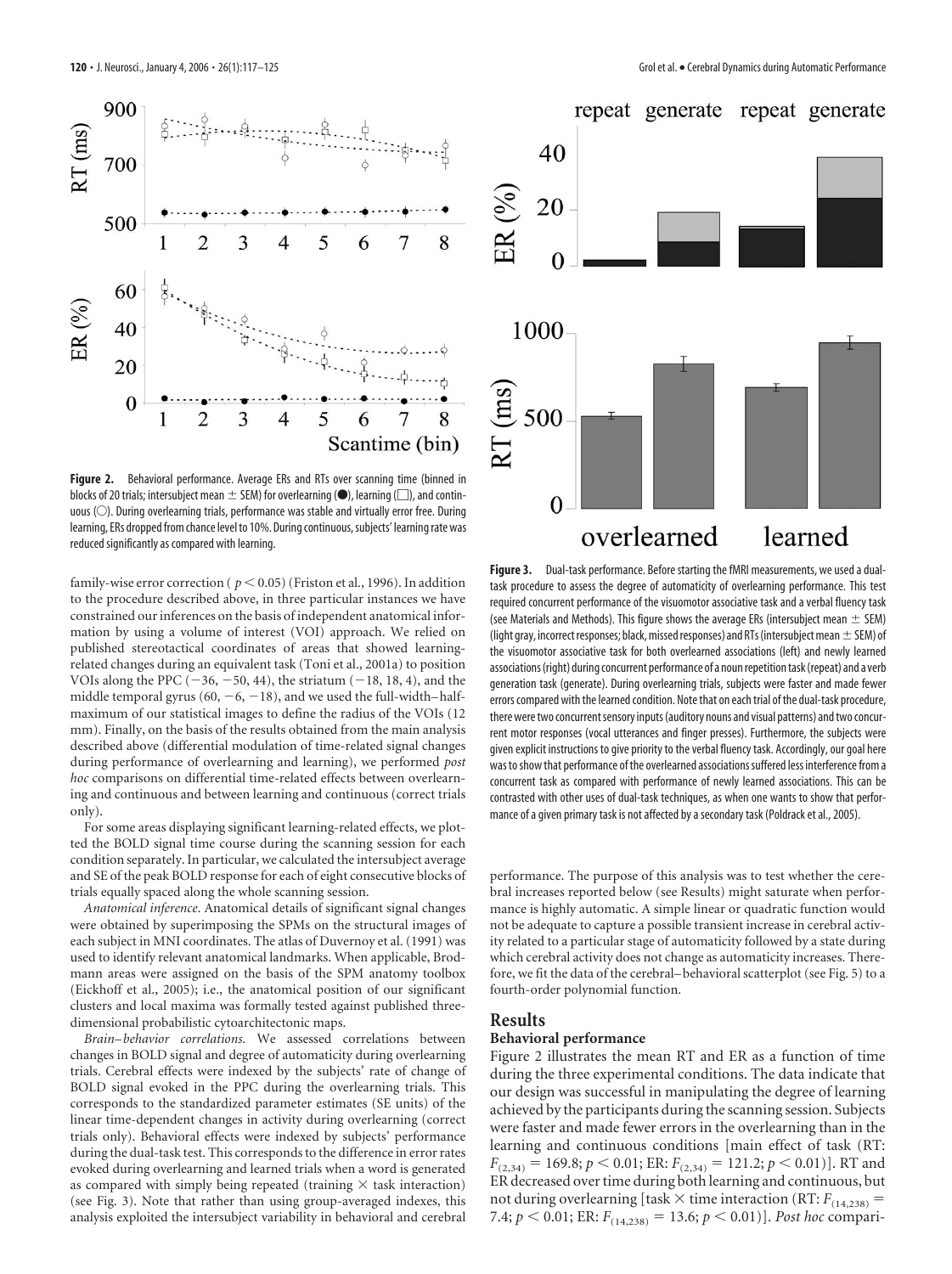sons indicated that during learning the error rate decreased faster over time than during continuous ( $p < 0.007$ ).

Figure 3 illustrates the mean RT and ER during the dual-task procedure. The data indicate that the extensive training induced a high degree of automaticity in the performance of extensively trained associations (overlearning condition). Subjects were faster and made fewer errors during the overlearning condition than during the learned condition (RT:  $F_{(1,17)} = 69.8; p < 0.01;$ ER:  $F_{(1,17)} = 17.7; p < 0.01$ ). Subjects were faster and made fewer errors during word repetition than during word generation (RT:  $F_{(1,17)} = 49.9; p < 0.01;$  ER:  $F_{(1,17)} = 44.6; p < 0.01$ ). The increase in RT and ER during word generation in comparison with word repetition was significantly larger during the learned condition than during the overlearning condition [training  $\times$  task interaction (RT:  $F_{(1,17)} = 6.6; p < 0.02;$  ER:  $F_{(1,17)} = 3.8; p = 0.068$ )].

#### **Imaging data**

We isolated BOLD signals showing differential learning effects during the overlearning and learning conditions by testing, over the whole brain, for time-dependent increases and timedependent decreases in activity during correct performance of overlearning and learning trials, respectively. By looking specifically at the differences in temporal modulation of the effects evoked in these two tightly matched conditions, we were able to isolate genuine learning-related changes rather than mere timerelated effects such as fatigue, habituation, or sensitization.

A small volume correction analysis on the posterior parietal VOI revealed a cluster along the intraparietal sulcus ( $-36$ ,  $-48$ , 46;  $p < 0.049$ ; cluster-level corrected) that increased its activity during the overlearning condition and modestly decreased its activity during learning, as illustrated in Figure 4*A*. The intraparietal activity is caudal to the 10% probabilistic boundary of cytoarchitectonically defined Brodmann area (BA) 2 (Eickhoff et al., 2005). There was no change in activity over time during the continuous condition, a further indication that the changes observed during learning and overlearning are related to learning rather than nonspecific effects of time.

We found significant task  $\times$  time interactions (overlearning vs learning; correct responses only) in two clusters along the left superior frontal gyrus and in the left inferior frontal gyrus (Table 1). The superior frontal cluster consisted of maxima in the dorsal precentral sulcus, in the mesial aspects of the superior frontal gyrus, and in the paracingulate sulcus. The dorsal precentral activity (Fig. 4*B*) is located within the 60% probabilistic boundary of cytoarchitectonically defined BA 6 (Eickhoff et al., 2005) and rostral to the anterior border of BA 4. The inferior frontal cluster consisted of maxima in the left inferior frontal gyrus, stretching toward the inferior frontal sulcus, the frontal operculum, and the insula. The inferior frontal activity (Fig. 4*C*) is located within the 20 and 40% probabilistic border of cytoarchitectonically defined BA 45 and BA 44, respectively, and rostral to BA 6 (Eickhoff et al., 2005).

Figure 4*B* illustrates the portion of the dorsal precentral sulcus  $(-20, 2, 62)$  that increased its activity over time during the overlearning condition and decreased during the learning condition (correct trials only;  $Z$ -score  $= 3.54$ ). Figure  $4C$  shows a similar pattern of activity along the inferior frontal sulcus  $(-40, 28, 28)$ , although the learning increase levels out in the second half of the scanning session ( $Z$ -score = 3.66).

A small-volume correction analysis on the striatal VOI (Fig. 4*D*) showed activity (bilaterally) around the head of the caudate nucleus ( $p < 0.016$ ; family-wise error-corrected). This region increased its activity during overlearning and quickly decreased



**Figure 4.** Imaging results. Differential time-related changes of cerebral activity across conditions, relative to the contrast between time-dependent increases and time-dependent decreases in activity during correct performance of overlearning and learning trials. Right column, Peak BOLD signal change over scanning time (binned in blocks of 20 trials; intersubject mean  $\pm$ SEM) for overlearning (red), learning (green), and continuous (blue). Left column, SPM{t} of the relevant contrast superimposed on anatomical sections of a representative subject. *A*, Left intraparietal sulcus ( $-36$ ,  $-48$ , 46); **B**, left superior precentral sulcus ( $-20$ , 2, 62); **C**, left inferior frontal sulcus  $(-40, 28, 28)$ ; **D**, left caudate nucleus  $(-10, 12, -2)$ . a.u., Arbitrary units.

its activity during the first half of the learning condition converging onto the time course of overlearning.

We also assessed time-dependent increases and timedependent decreases in activity during correct performance of learning and overlearning trials, respectively (Table 2). A cluster spanning the right fusiform gyrus and the parahippocampal gyrus increased its activity over time during learning but not during continuous, whereas overlearning activity decreased over time. Activity in the lingual gyrus and in the middle temporal gyrus was somewhat increasing during learning and continuous, with a strong decrease during the overlearning condition.

#### **Relation between behavioral and cerebral effects**

We have used a *post hoc* correlational analysis to test whether the increase in parietal activity observed during overlearning might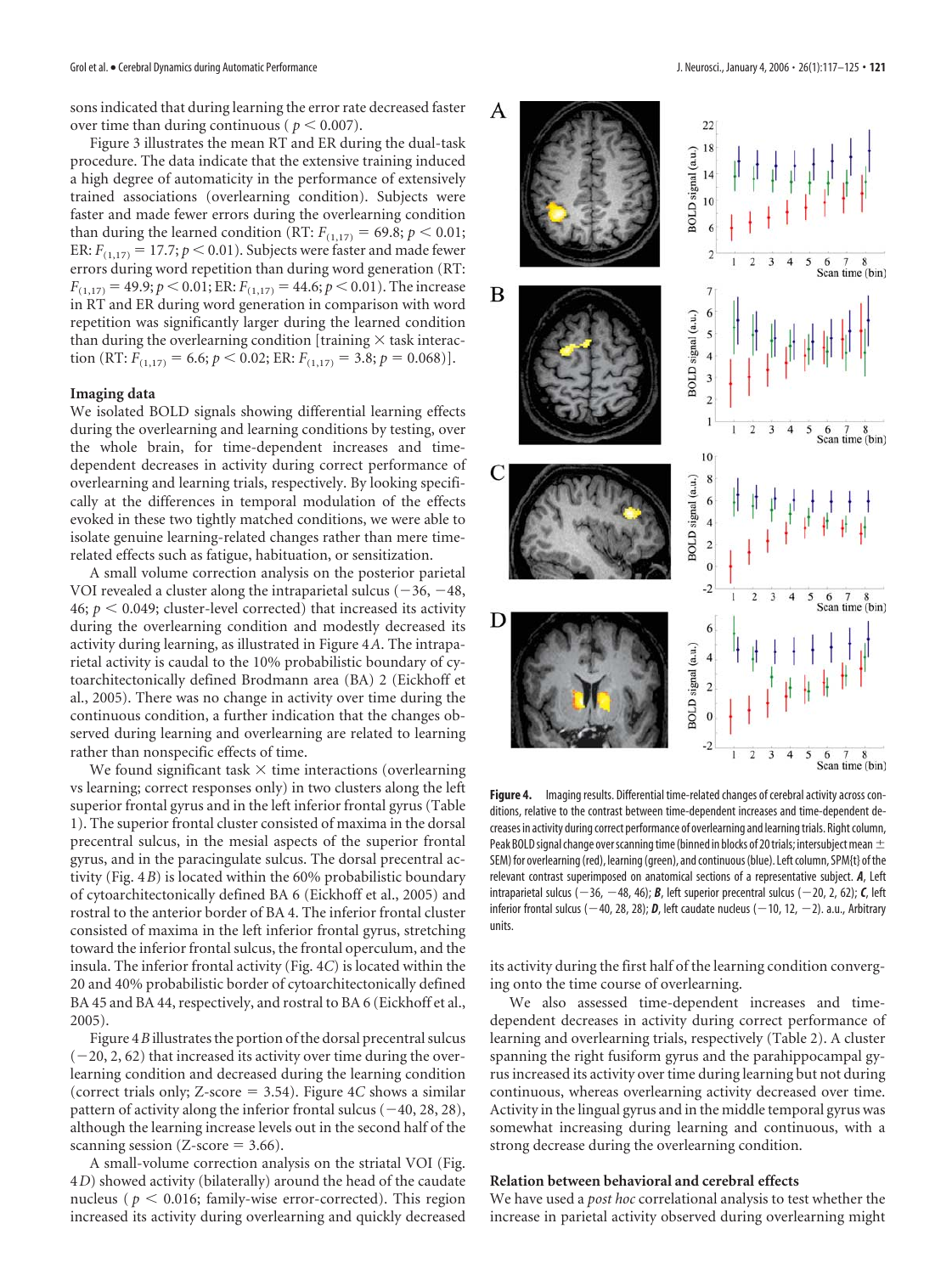**Table 1. Differential signal changes over time between overlearning and learning (correct trials only)**

| Anatomical region                               | Cluster size<br>(voxels) | Z-score | Stereotactic<br>coordinates |
|-------------------------------------------------|--------------------------|---------|-----------------------------|
| Left superior precentral sulcus                 | 556                      | 3.54    | $-20, 2, 62$                |
| Left superior frontal gyrus                     |                          | 3.78    | $-4, 8, 60$                 |
| Left paracingulate sulcus                       |                          | 3.51    | $-2.20.44$                  |
| Left inferior frontal sulcus                    | 816                      | 3.66    | $-40.28.28$                 |
|                                                 |                          | 3.36    | $-44, 6, 26$                |
| Left intraparietal sulcus <sup>a</sup>          | 601                      | 3.07    | $-36, -48, 46$              |
| Left caudate nucleus (head) <sup><i>a</i></sup> | (76)                     | 3.80    | $-10, 12, -2$               |

List of significant local maxima ( $p < 0.05$ ; corrected for multiple comparisons) showing time-related increases during overlearning and decreases during learning.

*a* Corrected for multiple comparisons within a predefined search volume (see Materials and Methods).

**Table 2. Differential signal changes over time between learning and overlearning (correct trials only)**

| Anatomical region             | Cluster size (voxels) | Z-score | Stereotactic<br>coordinates |
|-------------------------------|-----------------------|---------|-----------------------------|
| Left inferior occipital gyrus | 1071                  | 4.35    | $-24, -90, -8$              |
| Right fusiform gyrus          | 4075                  | 4.34    | $28. - 70. - 14$            |
| Right parahippocampal gyrus   |                       | 4.01    | $28, -56, -12$              |
| Right middle temporal gyrus   | 280                   | 3.62    | $56, 4, -22$                |

List of significant local maxima ( $p < 0.05$ ; corrected for multiple comparisons) showing time-related increases during learning and decreases during overlearning.

eventually saturate. We found that the degree of automaticity achieved in the overlearning condition across subjects explained a considerable portion of the intersubject variance in the rate of change in parietal activity ( $R^2 = 0.41$ ) (Fig. 5). It can be seen that parietal activity decreased over time (negative cerebral effect) for those subjects with a poor degree of automaticity during overlearning (negative behavioral effect; this indicates that the verb generation task hampered performance of the learned trials less than performance of the overlearning trials). Conversely, parietal activity increased over time (positive cerebral effect) for those subjects with a good degree of automaticity during overlearning (moderately positive behavioral effects). Importantly, parietal activity remained constant over time (zero cerebral effect) for those subjects with an excellent degree of automaticity during overlearning (Fig. 5) (extremely positive behavioral effects). Finally, this nonlinear relationship between changes in BOLD signal and automaticity of the visuomotor transformation might be regionally specific, insofar as this characteristic was not observed in the other regions showing time-related increases during the overlearning trials. The inferior frontal sulcus and the dorsal precentral sulcus revealed lower  $R^2$  values (0.20 and 0.18, respectively). The  $R^2$  value observed for the striatum was higher ( $R^2 = 0.31$ ), but it was driven by one outlier, and the brain– behavior relationship was not comparable with the one observed in the PPC. Overall, these results suggest that the increase in parietal activity reported in this study might be transitory and could reflect a particular stage of the overlearning process, which is critically dependent on the degree of automaticity achieved during the training procedure.

## **Discussion**

We have assessed the neural consequences of overlearning arbitrary visuomotor associations, testing whether and where changes in cerebral activity support the automatization of performance as compared with initial learning of new associations (learning). Rather than comparing the average strength of the neurovascular signal evoked during these two conditions, we



**Figure 5.** Relation between behavioral and cerebral effects. Relation between the timerelated change in cerebral activity observed during overlearning trials and the degree of automaticity ofthe visuomotortransformation evoked inthat condition. The cerebral effect( *y*-axis) denotes the variation in signal over time for each subject, as indexed by the standardized (SE units) parameter estimate of the linear change over time in BOLD signal. The behavioral effect (*x*-axis) denotes the amount of interference generated by the dual-task procedure for each subject, as indexed by the difference in error rates evoked during overlearning and learned trials when a word is generated as compared with being simply repeated. This figure illustrates a significant nonlinearrelationship between dual-task performance and parietal increase in BOLD signal ( $\bullet$ ). Parietal activity decreased over time (negative cerebral effect) for those subjects with a poor degree of automaticity during overlearning (negative behavioral effect; this indicates that the verb generation task hampered performance of the learned trials less than performance of the overlearning trials). Conversely, parietal activity increased over time (positive cerebral effect) for those subjects with a good degree of automaticity during overlearning (moderately positive behavioral effects). Importantly, parietal activity remained constant over time (zero cerebral effect) for those subjects with an excellent degree of automaticity during overlearning (extremely positive behavioral effects). The dashed line indicates the leastsquare fit of a fourth-order polynomial ( $R^2 = 0.41$ ).

have isolated differential time-dependent modulations to define cerebral activity associated with the dynamic process of learning and overlearning arbitrary visuomotor associations. Frontal, striatal, and intraparietal regions revealed consistent timedependent increases in activity while subjects were performing overlearned associations. Learning or attempting to learn novel associations (Fig. 2) resulted in decreased or stable activity in these same areas, together with increases in ventral occipital and temporal regions. These results suggest that different but not completely segregated circuits support visuomotor mappings at different stages of task proficiency. Importantly, the dynamics of parietal activity indicate that, once the mappings are becoming automatic, this region might join frontostriatal circuits and contribute to the performance of arbitrary visuomotor associations.

#### **Behavioral performance**

During scanning, subjects performed arbitrary visuomotor mappings at three different levels of proficiency (Fig. 2). During overlearning trials, performance was stable, virtually error free, and more resistant to interference (Fig. 3). During learning trials, performance improved from chance level to occasional errors. During continuous trials, subjects attempted to learn novel mappings, but the rapid stimulus turnover significantly reduced their average learning rate.

## **PPC**

Previous studies have reported learning-related increases in the PPC during tasks in which the visual cue guides the movement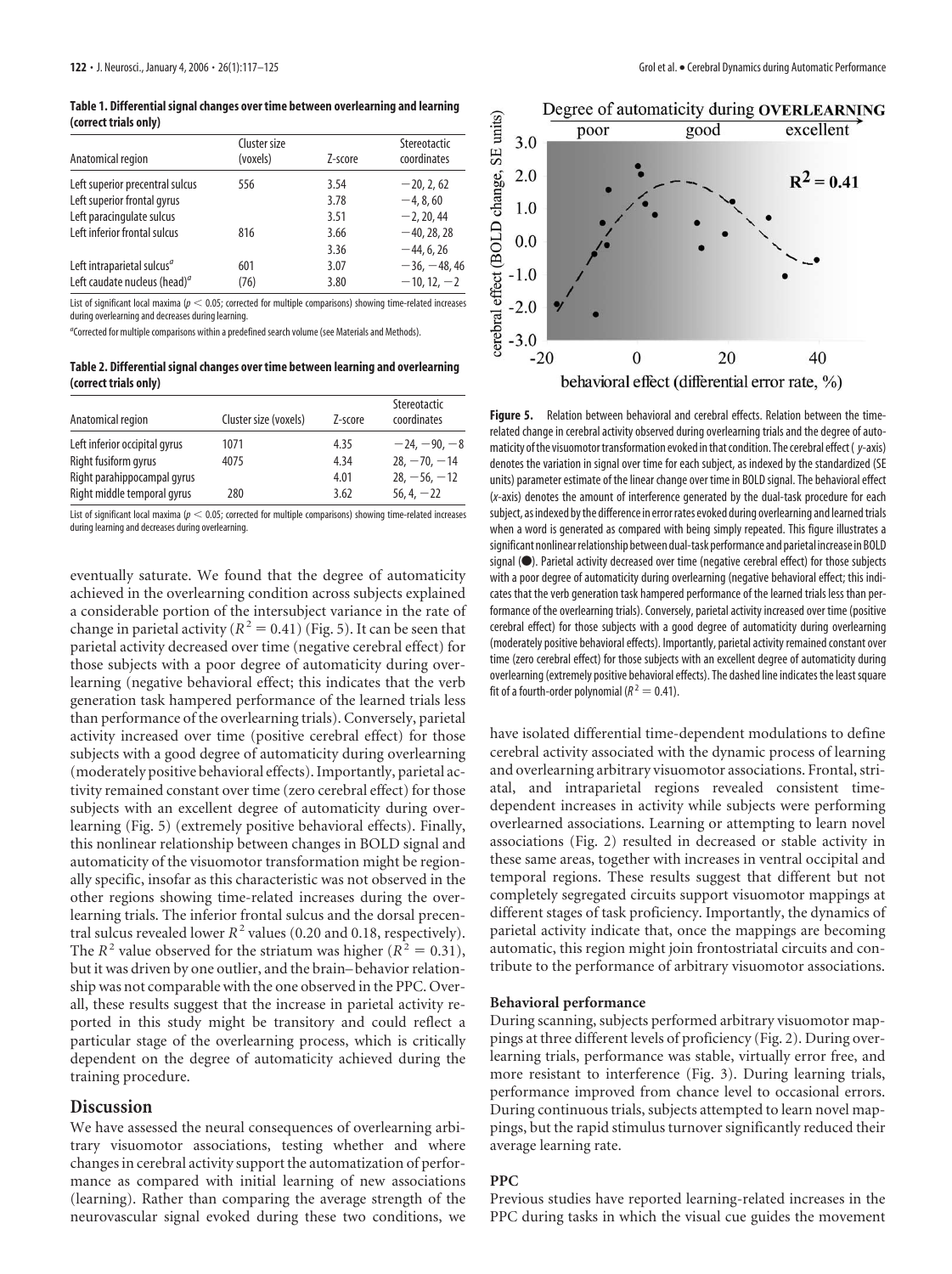through an appropriate spatial transformation (Grafton et al., 2001; Eliassen et al., 2003); however, here the location of the stimuli was not related to the motor response, and PPC activity showed a learning-related decrease during initial learning (Fig. 4*A*), confirming previous reports (Deiber et al., 1997; Toni et al., 2001a). Importantly, this same PPC cluster increased its activity during overlearned performance. These changes in activity cannot be attributed to variations in behavior, because performance did not change during overlearning (Fig. 2). Variations in reward rate cannot explain overlearning changes, because we distinguished correct from incorrect trials. The instruction cues were presented briefly and intermixed pseudorandomly; therefore, overlearning changes cannot be caused by time-dependent alterations of saccadic behavior or preparatory activity. Changes in activity during overlearning cannot be a by-product of novelty effects, because during continuous, the subjects were exposed to a larger number of novel patterns than during learning or overlearning, yet the BOLD signal during continuous did not change. Finally, the overlearning-related increase in parietal activity (as indexed by the rate of change in BOLD signal) is unlikely to be a by-product of changes in task difficulty or stimulus familiarity (as indexed by the decrease in error rate during learning trials), because these two parameters were not correlated across subjects  $(R^{2} = 0.01; p = 0.55).$ 

It might be argued that the learning-related changes that we observed are an instance of consolidation of procedural memories, known to induce state-dependent increases in neurovascular activity during learning of motor skills (Shadmehr and Holcomb, 1997); however, when considering the average activity measured during overlearning as compared with new learning, the parietal signal decreases. In fact, here we have focused on the changes in trial-by-trial activity between learning stages. By this measure, cerebral activity in the PPC increases during the performance of overlearned visuomotor associations. This result confirms that, in some circumstances, imaging can provide more sensitive measures of cognitive changes than behavior (Wilkinson and Halligan, 2004). Because there were no obvious time-dependent behavioral adjustments during the overlearning trials, however, one might wonder whether the changes in cerebral activity observed during those trials are specifically related to learning. Although learning-related neural adjustments can continue after behavioral signs of learning have disappeared (Chen and Wise, 1996; Wise et al., 1998; Hadj-Bouziane and Boussaoud, 2003), it is implausible that neural activity could steadily increase over a prolonged period of stable behavior. Accordingly, we have tested whether the increase in parietal activity reported in this study is transitory in nature. Figure 5 suggests that the group-related changes in parietal activity during overlearning might depend on the degree of automaticity achieved during the training procedure; i.e., these changes might reflect a particular stage of the overlearning process. Additional experiments are necessary to confirm the learning-related nature of the cerebral changes reported here.

The contrasting patterns of change observed during overlearning and learning might reflect a transition in the sensorimotor mapping encoded in this region. During learning, the PPC might have attempted to find an appropriate spatial transformation for mapping stimuli to responses. Because the location of the visual patterns was not related to the motor response, this procedure was not reinforced, leading to decreased PPC activity over time. During overlearned performance, the stimulus–response statistics would have become stable, allowing slow Hebbian plasticity to emerge (Houk and Wise, 1995). In this scenario, BOLD

signal could increase by virtue of the increases in synchronous firing associated with Hebbian learning (Paulsen and Sejnowski, 2000; Singh et al., 2002; Niessing et al., 2005), generating the dynamic changes in PPC activity observed during overlearning. Although speculative, this account suggests that once visuomotor associations become robust to interference, a portion of the PPC might start to convey relevant sensory information toward the motor cortex. It remains to be seen whether this information relates to the identity of the visual cue or to the selection of the motor response, and whether this activity is necessary for overlearned performance of arbitrary visuomotor mappings.

#### **Premotor cortex**

There has been a surprising consistency in the failure of previous imaging studies to find significant learning-related changes of neurovascular activity in the dorsal precentral region (Deiber et al., 1997; Toni and Passingham, 1999; Toni et al., 2001a; Boettiger and D'Esposito, 2005), yet we know that the firing rate of precentral neurons changes during the learning of novel arbitrary visuomotor associations (Mitz et al., 1991; Chen and Wise, 1995; Wallis and Miller, 2003) and that precentral tissue is necessary for relearning previously acquired associations (Passingham, 1985). Our findings suggest that previous negative reports might have resulted from merging different learning epochs into a single experimental unit. Figure 4*B* illustrates the opposite dynamics generated in dorsal premotor cortex during different learning stages, confirming that this region contributes to both initial learning and retention of arbitrary visuomotor associations (Halsband and Freund, 1990; Kurata and Hoffman, 1994; Petrides, 1997).

#### **Striatum**

Electrophysiological studies of striatal and precentral activity during learning of arbitrary visuomotor associations have shown persistent changes in neural activity even during stable behavioral performance (Hadj-Bouziane and Boussaoud, 2003; Brasted and Wise, 2004) but also rapid changes during initial learning of the same associations (Hadj-Bouziane and Boussaoud, 2003; Pasupathy and Miller, 2005). Our results provide independent evidence supporting both early and late changes in striatal responses (Fig. 4*D*), confirming the role of the striatum during overlearned performance of arbitrary visuomotor associations (Nixon et al., 2004b). Furthermore, our study reveals that, in contrast with the linear pattern of changes observed in other cortical structures, during initial learning the striatum displays a rapid decrease followed by an increase in BOLD signal. It has been suggested that reward-prediction signals processed in the striatum (Seymour et al., 2004; Tobler et al., 2005) might support the generation of rapid stimulus–response associations during the early stages of learning (Pasupathy and Miller, 2005). In this potential scenario, it is conceivable that as learning of novel associations progresses, the temporal difference signal carried by dopamine afferents to the striatum is extinguished (Suri, 2002), and the local synaptic activity indexed by BOLD could decrease (Lauritzen, 2005). This might explain the rapid signal decrease that we observed in the striatum; however, we also know that this region increases its coupling with frontal areas during learning of novel arbitrary mappings (Toni et al., 2002), and this increased (or more effective) afferent activity might possibly lead, in turn, to the increasing BOLD signal observed once performance becomes less dependent on error feedback (Fig. 4*D*).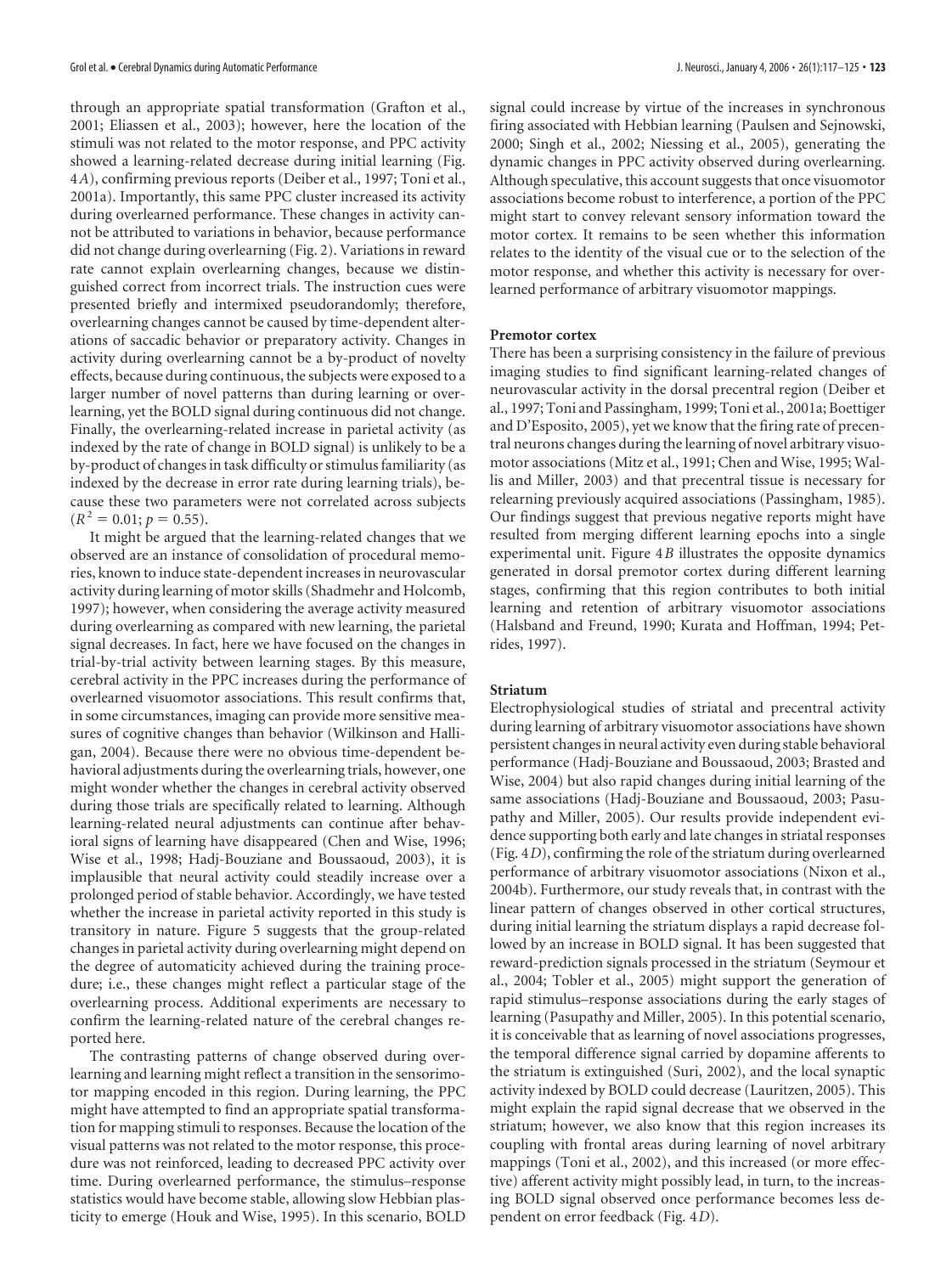# **Inferior frontal gyrus**

In macaques, disconnection of ventrolateral and orbital prefrontal cortex [i.e., areas 46/9v, 47/12, and 45/44 of Petrides and Pandya (2002)] from inferior temporal regions severely impairs both the acquisition and retention of novel visuomotor associations (Bussey et al., 2002). Figure 4*C* illustrates a clear and specific time-dependent decrease in BOLD signal during learning, localized within the probabilistic borders of BA 44/45 (Eickhoff et al., 2005), followed by an increase during the first blocks of automatic performance. Our findings confirm and localize the contribution of this region to both the initial learning and the longterm retention of arbitrary visuomotor associations. Given that this region has been linked with a particular class of arbitrary visuomotor transformations, i.e., orthographic-to-phonologic transformations (Indefrey and Levelt, 2004; Nixon et al., 2004a), the pattern of activity that we observed could reflect the labeling of the visual cues with verbal tags; however, this account does not explain why the increase in signal seen during overlearning trials disappeared during the second half of the scanning session (Fig. 4*C*). An alternative interpretation is suggested by the contributions of this region to rule-based and prospective behavior (Rainer et al., 1999; White and Wise, 1999; Bunge et al., 2003; Wallis and Miller, 2003); i.e., it is conceivable that this region might abstract cue-finger pairs, not only in terms of stimulus– response mappings but also in terms of response–stimulus mappings. Accordingly, establishing novel stimulus–response mappings would imply the updating of the existing response– stimulus mappings, because novel stimuli map into a constant number of fingers. By this account, improvements in learning performance are meant to induce the updating of response–stimuli pairs during overlearning while they reduce the amount of possible mappings during learning. The concurrent flattening of both learning error rate and overlearning BOLD changes (Fig. 4*C*) is consistent with this interpretation.

## **Conclusions**

Our results indicate that overlearned performance of arbitrary visuomotor associations involves not only striatofrontal circuits but also parietal regions. We suggest that once visuomotor associations become robust to interference, PPC might start to convey relevant sensory information toward the motor cortex.

## **References**

- Ashburner J, Friston K (1997) Multimodal image coregistration and partitioning: a unified framework. NeuroImage 6:209 –217.
- Boettiger CA, D'Esposito M (2005) Frontal networks for learning and executing arbitrary stimulus–response associations. J Neurosci 25:2723–2732.
- Brasted PJ, Wise SP (2004) Comparison of learning-related neuronal activity in the dorsal premotor cortex and striatum. Eur J Neurosci 19:721–740.
- Brasted PJ, Wise SP (2005) The arbitrary mapping of sensory inputs to voluntary and involuntary movement: learning-dependent activity in the motor cortex and other telencephalic networks. In: Motor cortex in voluntary movements: a distributed system for distributed functions (Riehle A, Vaadia E, eds), pp 259 –296. Boca Raton, FL: CRC.
- Brasted PJ, Bussey TJ, Murray EA, Wise SP (2005) Conditional motor learning in the nonspatial domain: effects of errorless learning and the contribution of the fornix to one-trial learning. Behav Neurosci 119:662–676.
- Bunge SA, Kahn I, Wallis JD, Miller EK, Wagner AD (2003) Neural circuits subserving the retrieval and maintenance of abstract rules. J Neurophysiol 90:3419 –3428.
- Bussey TJ, Wise SP, Murray EA (2001) The role of ventral and orbital prefrontal cortex in conditional visuomotor learning and strategy use in rhesus monkeys (*Macaca mulatta*). Behav Neurosci 115:971–982.
- Bussey TJ, Wise SP, Murray EA (2002) Interaction of ventral and orbital

prefrontal cortex with inferotemporal cortex in conditional visuomotor learning. Behav Neurosci 116:703–715.

- Buxbaum LJ, Sirigu A, Schwartz MF, Klatzky R (2003) Cognitive representations of hand posture in ideomotor apraxia. Neuropsychologia 41:1091–1113.
- Chen LL, Wise SP (1995) Neuronal activity in the supplementary eye field during acquisition of conditional oculomotor associations. J Neurophysiol 73:1101–1121.
- Chen LL, Wise SP (1996) Evolution of directional preferences in the supplementary eye field during acquisition of conditional oculomotor associations. J Neurosci 16:3067–3081.
- Deiber MP, Wise SP, Honda M, Catalan MJ, Grafman J, Hallett M (1997) Frontal and parietal networks for conditional motor learning: a positron emission tomography study. J Neurophysiol 78:977–991.
- Duvernoy HM, Cabanis EA, Vannson JL (1991) The human brain: surface, three-dimensional sectional anatomy and MRI. Vienna: Springer.
- Eickhoff SB, Stephan KE, Mohlberg H, Grefkes C, Fink GR, Amunts K, Zilles K (2005) A new SPM toolbox for combining probabilistic cytoarchitectonic maps and functional imaging data. NeuroImage 25:1325–1335.
- Eliassen JC, Souza T, Sanes JN (2003) Experience-dependent activation patterns in human brain during visual-motor associative learning. J Neurosci 23:10540 –10547.
- Friston KJ, Holmes AP,Worsley KJ, Poline JB, Frith C, Frackowiak RS (1994) Statistical parametric maps in functional imaging: a general linear approach. Hum Brain Mapp 2:189 –210.
- Friston KJ, Holmes A, Poline JB, Price CJ, Frith CD (1996) Detecting activations in PET and fMRI: levels of inference and power. NeuroImage 4:223–235.
- Friston KJ, Holmes AP, Worsley KJ (1999) How many subjects constitute a study? NeuroImage 10:1–5.
- Goodale MA, Jakobson LS, Keillor JM (1994) Differences in the visual control of pantomimed and natural grasping movements. Neuropsychologia 32:1159 –1178.
- Grafton ST, Fagg AH, Arbib MA (1998) Dorsal premotor cortex and conditional movement selection: a PET functional mapping study. J Neurophysiol 79:1092–1097.
- Grafton ST, Salidis J, Willingham DB (2001) Motor learning of compatible and incompatible visuomotor maps. J Cogn Neurosci 13:217–231.
- Grezes J, Tucker M, Armony J, Ellis R, Passingham RE (2003) Objects automatically potentiate action: an fMRI study of implicit processing. Eur J Neurosci 17:2735–2740.
- Haaland KY, Harrington DL, Knight RT (2000) Neural representations of skilled movement. Brain 123:2306 –2313.
- Hadj-Bouziane F, Boussaoud D (2003) Neuronal activity in the monkey striatum during conditional visuomotor learning. Exp Brain Res 153:190 –196.
- Halsband U, Freund HJ (1990) Premotor cortex and conditional motor learning in man. Brain 113:207–222.
- Hasselmo ME, McClelland JL (1999) Neural models of memory. Curr Opin Neurobiol 9:184 –188.
- Houk JC, Wise SP (1995) Distributed modular architectures linking basal ganglia, cerebellum, and cerebral cortex: their role in planning and controlling action. Cereb Cortex 5:95–110.
- Indefrey P, Levelt WJM (2004) The spatial and temporal signatures of word production components. Cognition 92:101–144.
- Kurata K, Hoffman DS (1994) Differential effects of muscimol microinjection into dorsal and ventral aspects of the premotor cortex of monkeys. J Neurophysiol 71:1151–1164.
- Lauritzen M (2005) Reading vascular changes in brain imaging: is dendritic calcium the key? Nat Rev Neurosci 6:77–85.
- Milner AD, Goodale MA (1995) The visual brain in action. Oxford: Oxford UP.
- Mitz AR, Godschalk M, Wise SP (1991) Learning-dependent neuronal activity in the premotor cortex: activity during the acquisition of conditional motor associations. J Neurosci 11:1855–1872.
- Niessing J, Ebisch B, Schmidt KE, Niessing M, Singer W, Galuske RAW (2005) Hemodynamic signals correlate tightly with synchronized gamma oscillations. Science 309:948 –951.
- Nixon P, Lazarova J, Hodinott-Hill I, Gough P, Passingham R (2004a) The inferior frontal gyrus and phonological processing: an investigation using rTMS. J Cogn Neurosci 16:289 –300.
- Nixon PD, McDonald KR, Gough PM, Alexander IH, Passingham RE